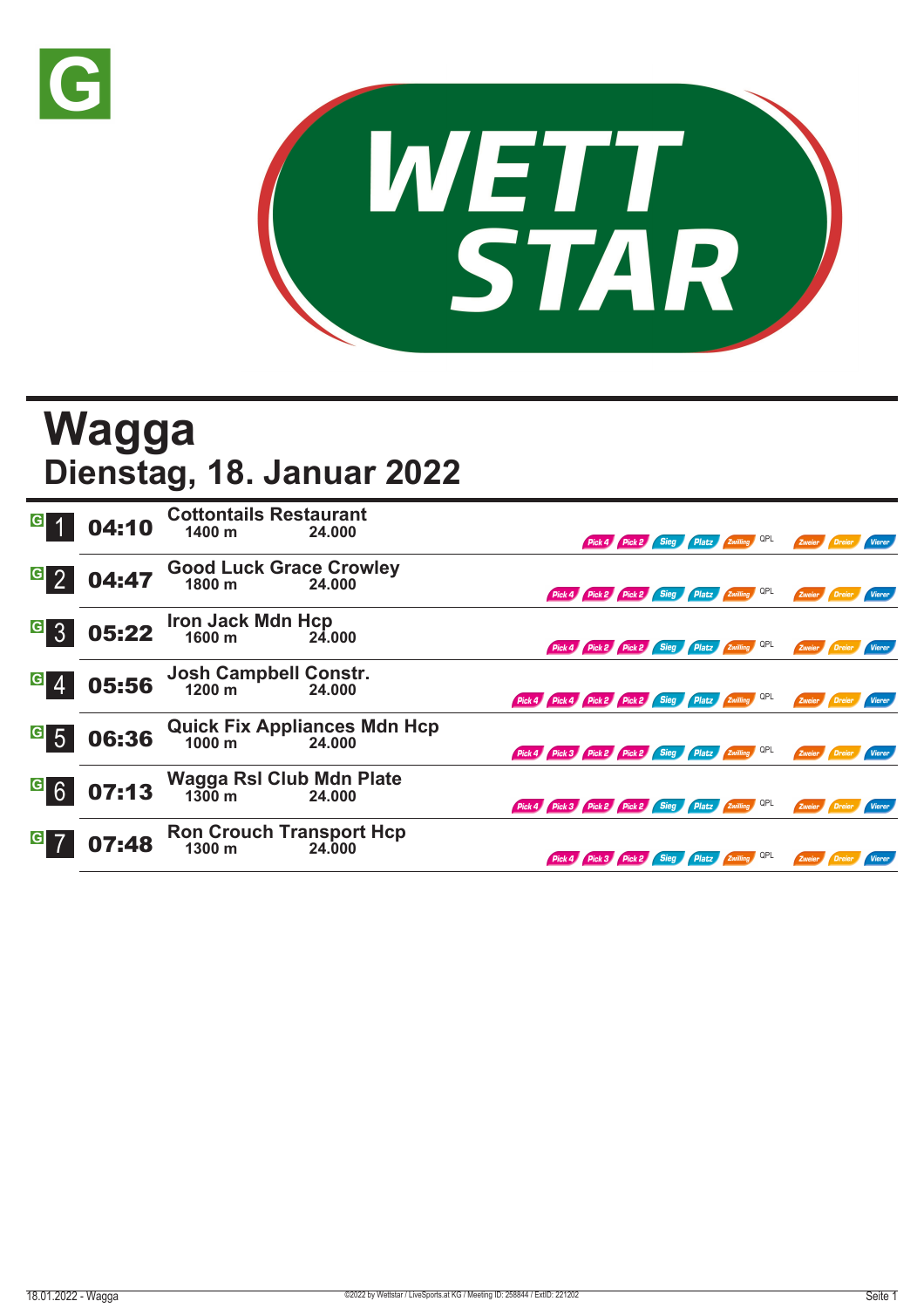| Adela<br>Adelaide Secret<br>Agent Of Chaos<br>Ahzeezah<br>Al Murree<br>Alert As<br>American Salute<br>Americconi<br>Aurora Florentina<br><b>Bangalee Mist</b><br>Beer On Ice<br><b>Big Teddy</b><br><b>Bint Algamar</b><br><b>Blink Twice</b><br>Bon Hombre<br>Bon's Kingdom<br>Bonvalante<br>Bouddi<br><b>Bravado Lass</b><br>WANN STARTET IHR JOCKEY / FAHRER | 3<br>Bring A Dame<br>5<br><b>Bubbler</b><br>$\overline{7}$<br>Chilli Moment<br>3<br><b>Classic Clancy</b><br>6<br>Cocoshio<br>5<br>Comano<br>$\overline{1}$<br>Cool Lad<br>$\overline{2}$<br>Cowboy Caviar<br>3<br><b>Cranberry King</b><br>$\overline{7}$<br>Delivered<br>6<br>Demanding Mo<br>3<br>Donenothing<br>$\overline{7}$<br>Dunvegan<br>7<br>Electric Storm<br>6<br>Express Cash<br>$\overline{7}$<br>Fox Beat<br>$\overline{7}$<br>Free Lunch<br>$\overline{2}$<br>Galactic Warrior<br>4<br>Gironde | 5<br>$\mathfrak{z}$<br>$\overline{5}$<br>6<br>5<br>5<br>$\overline{7}$<br>5<br>$6\phantom{a}$<br>1<br>1<br>6<br>$\boldsymbol{6}$<br>$\overline{7}$<br>6<br>$\sqrt{2}$<br>$\overline{4}$<br>$\overline{7}$<br>4 | Gobbo's Mate<br>Gusonic<br><b>Hell Right</b><br>His Kingdom<br>Hudoo Vudoo<br>Jack The Brumby<br>Jungle Fever<br>Kaurava<br>Kinross<br>Kirkton<br>La Valkvrie<br>Lady Kermadec<br>Lambardi<br>Landmine<br>Lennox Road<br><b>Liberty Boy</b><br>Lumber Dream<br>Luna Glide<br>Lunar Kiss | 6<br>$\overline{4}$<br>6<br>$\overline{7}$<br>$\overline{2}$<br>$\overline{2}$<br>6<br>$\frac{5}{5}$<br>$\overline{4}$<br>$\overline{7}$<br>$\overline{c}$<br>$\overline{2}$<br>$\overline{4}$<br>$\Delta$<br>$\overline{4}$<br>6<br>$\overline{7}$<br>3 | Merry Beach<br>Mescaminto<br>Milonia<br>Miss Brussels<br>Mrs O'Malley<br>My Alma<br>My Solaki<br>Nan's Obsession<br>Never More Poysed<br>Neverstandingstill<br>Obelos<br>Opoho Dreaming<br>Perfect Sun<br>Pillar Of Strength<br>Power Me Up<br>Power Of Mandala<br>Princess Zeddy<br>Prophet's Daughter<br>Redente Choice | 5<br>$\mathbf{1}$<br>3<br>6<br>Rubiland<br>$\mathbf{1}$<br>6<br>$\overline{4}$<br>5<br>$\overline{3}$<br>5<br>$\mathbf{1}$<br>$\overline{4}$<br>6<br>Theclan<br>$\overline{2}$<br>$\mathbf{1}$<br>$\overline{7}$<br>$\overline{7}$<br>Volterra<br>5<br>Volts<br>$\overline{7}$ | <b>Rent A Rock</b><br>Rock Queen<br>Royal Gun Salute<br>Salute Again<br>Scarlet Rising<br>Shamus Oh<br>Shiny Rock<br>Sons Of Bourke<br>Super Riff<br><b>Talent Beau</b><br>Tetrathlon<br><b>Third Strike</b><br>This Skilled Cat<br><b>Tudor Prince</b><br>Watch Me Rumble | 4<br>3<br>4<br>6<br>5<br>5<br>6<br>3<br>$\overline{4}$<br>7<br>6<br>3<br>5<br>5<br>$\mathbf{1}$<br>$\overline{2}$<br>$\overline{7}$<br>5<br>$\overline{7}$ |
|-----------------------------------------------------------------------------------------------------------------------------------------------------------------------------------------------------------------------------------------------------------------------------------------------------------------------------------------------------------------|----------------------------------------------------------------------------------------------------------------------------------------------------------------------------------------------------------------------------------------------------------------------------------------------------------------------------------------------------------------------------------------------------------------------------------------------------------------------------------------------------------------|----------------------------------------------------------------------------------------------------------------------------------------------------------------------------------------------------------------|-----------------------------------------------------------------------------------------------------------------------------------------------------------------------------------------------------------------------------------------------------------------------------------------|----------------------------------------------------------------------------------------------------------------------------------------------------------------------------------------------------------------------------------------------------------|---------------------------------------------------------------------------------------------------------------------------------------------------------------------------------------------------------------------------------------------------------------------------------------------------------------------------|--------------------------------------------------------------------------------------------------------------------------------------------------------------------------------------------------------------------------------------------------------------------------------|----------------------------------------------------------------------------------------------------------------------------------------------------------------------------------------------------------------------------------------------------------------------------|------------------------------------------------------------------------------------------------------------------------------------------------------------|
| Brendan Ward<br>Elissa Meredith<br>J Duffy<br>Jeff Penza<br>Michael Heagney<br>Nick Heywood<br>R Hutchings<br>Teighan Worsnop<br><b>WANN STARTET IHR TRAINER</b><br><b>Andrew Dale</b>                                                                                                                                                                          | 5,6,7<br>1,2,4,5,6<br>$\overline{7}$<br>3.4<br>2,3,4,5,6,7<br>5<br>1,2,4,5,6,7<br>1,2,3,5<br>3,5,6<br>1.3.4.7                                                                                                                                                                                                                                                                                                                                                                                                  | <b>Billy Owen</b><br><b>Brodie Lov</b><br>Fiona Sandkuhl<br>J Mallyon<br>K Nisbet<br><b>Michael Travers</b><br><b>Nick Souguet</b><br><b>Richard Benslev</b><br><b>Anthony Mountney</b>                        | $\overline{2}$                                                                                                                                                                                                                                                                          | 2,4<br>1,2,3,4,5,6,7<br>4<br>2,3,5,6,7<br>2,3,4,5,6,7<br>4,6,7<br>1.6<br>2,3,5,6<br><b>Charmaine Barnes</b>                                                                                                                                              | <b>Bradley Vale</b><br>Damon Budler<br><b>Hannah Williams</b><br>Jack Martin<br><b>Matthew Cahill</b><br>Molly Bourke<br>Quayde Krogh<br>Simon Miller<br>5                                                                                                                                                                | Chris Heywood                                                                                                                                                                                                                                                                  | 1,4,5,6,7<br>4,5<br>4,5,6,7<br>1,3,5,6,7<br>1, 3, 4, 5, 6, 7<br>3,4,7<br>2,7<br>3.6                                                                                                                                                                                        | 1,2,4,5,6,7                                                                                                                                                |
| Craig Weeding<br>David Blundell<br>Doug Vickers<br>George Dimitropoulos<br>John Lundholm<br>Laura Mccullum<br>Mitchell Beer<br>Peter Maher<br><b>Rodger Waters</b><br>Theresa Bateup                                                                                                                                                                            | 5<br>3.6.7<br>4<br>4<br>4,7<br>1.4<br>3.5.7<br>6<br>2.6.7                                                                                                                                                                                                                                                                                                                                                                                                                                                      | D J Perryman<br>David O'prey<br>E & L Longmire<br>Graham Byatt<br>John Marzol<br>Luke Pepper<br>Nick Olive<br><b>Phillip Sweeney</b><br>Ron Stubbs<br><b>Wayne Carroll</b>                                     | 6<br>1,2,5,6<br>2.7<br>1,3,6<br>6<br>$\overline{2}$<br>$\overline{2}$<br>4,5,6<br>5<br>5                                                                                                                                                                                                | Danny Williams<br>Debbie Delphin<br>Gary Colvin<br>J W Scobie<br>Joseph Ible<br><b>Matthew Dale</b><br>Norm Gardner<br>R J Waddell<br><b>Russell Steiner</b><br>Wayne Hudd                                                                               | $\overline{4}$<br>6<br>3,4,5,7<br>$\overline{7}$<br>3,5,7<br>5<br>6.7<br>3.6<br>4<br>$\overline{7}$                                                                                                                                                                                                                       | Darrell Burnet<br>Donna Scott<br>Gary Moore<br>James Ponsonby<br>Kerry Weir<br>Matthew Smith<br>Peter Clancy<br>Rob Potter<br>Shane Bloomfield                                                                                                                                 |                                                                                                                                                                                                                                                                            | 6<br>3,4,7<br>$\overline{7}$<br>1,2,3<br>$\overline{2}$<br>1,3,5,7<br>5<br>$\overline{4}$<br>5                                                             |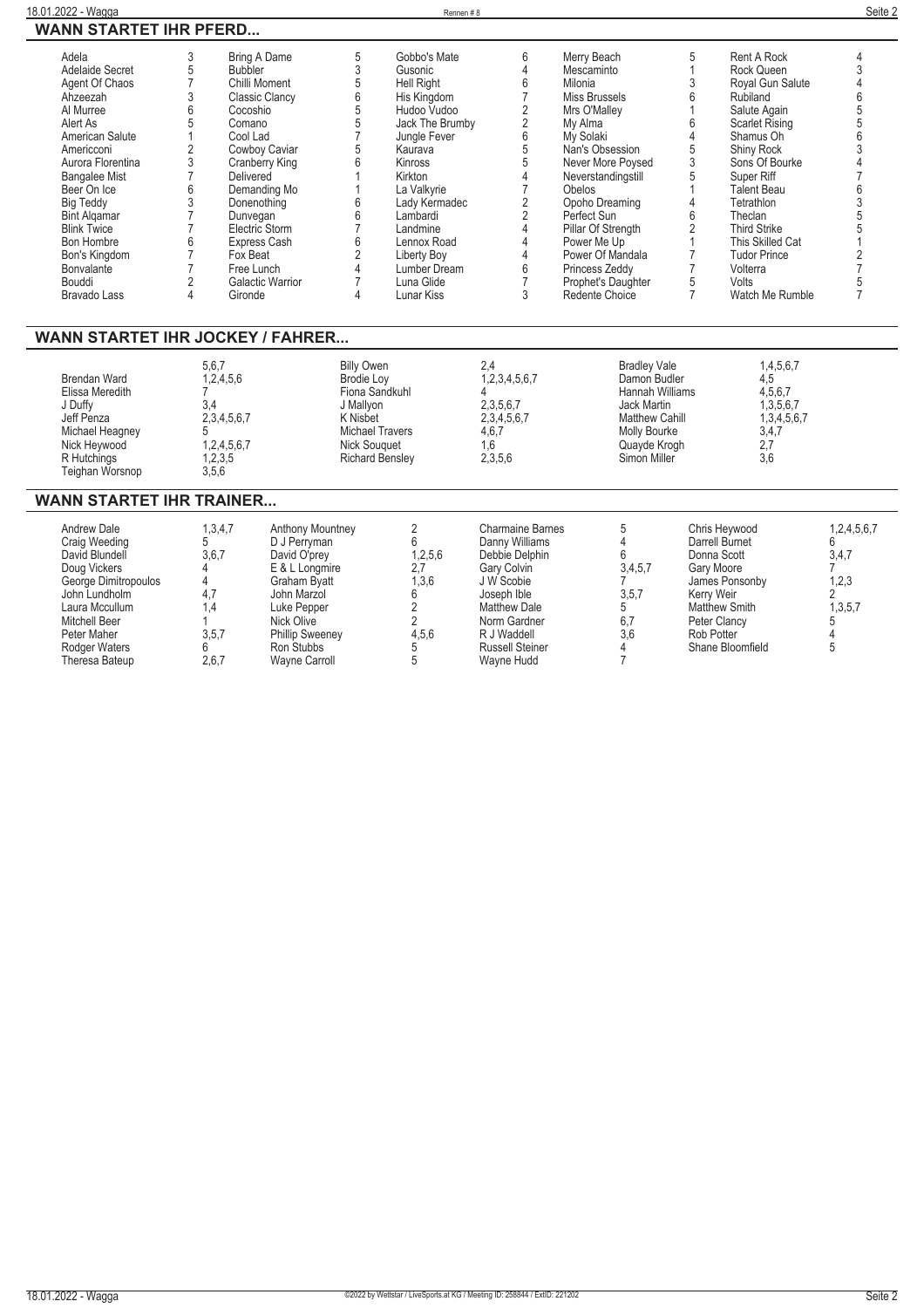| 18.01.2022 - Wagga       |                                                                       | Rennen #1                                                 | Seite 3 |
|--------------------------|-----------------------------------------------------------------------|-----------------------------------------------------------|---------|
| $\overline{G}$           | 1400 m<br>24.000                                                      | <b>Cottontails Restaurant</b><br>Rennpreis: 24.000        |         |
|                          |                                                                       |                                                           |         |
| 04:10                    |                                                                       |                                                           |         |
|                          | QPL<br><b>Sieg</b><br>Platz<br>Zwilling                               | Pick 2 Pick 4<br><b>Dreier</b><br><b>Vierer</b><br>Zweier |         |
| 1400                     | <b>Power Me Up</b><br>5j. b W (Pins - Stanica)                        |                                                           |         |
| 1                        | Trainer: Mitchell Beer                                                |                                                           |         |
| 59.5                     |                                                                       |                                                           |         |
| Box: 7<br>ML: 8,0        | <b>Nick Souquet</b>                                                   |                                                           |         |
| $\overline{\mathbf{2}}$  | <b>American Salute</b><br>7j. b W (All American - Reverenza)          |                                                           |         |
|                          | Trainer: Matthew Smith                                                |                                                           |         |
| 58.0                     |                                                                       |                                                           |         |
| Box: 2<br>ML: 6,0        | <b>Jack Martin</b>                                                    |                                                           |         |
| 3                        | <b>Mrs O'Malley</b><br>6j. ch S (Street Boss - Rite Of Passage)       |                                                           |         |
| 58.0                     | Trainer: Laura Mccullum<br>×,                                         |                                                           |         |
| Box: 6<br>ML: 26,0       | $\bullet$<br><b>Nick Heywood</b>                                      |                                                           |         |
|                          | <b>This Skilled Cat</b>                                               |                                                           |         |
| 4                        | 6j. br W (Skilled - This Cat's Magic)<br>Trainer: David O'prey<br>÷,  |                                                           |         |
| 57.5                     |                                                                       |                                                           |         |
| Box: 1<br>ML: 31,0       | <b>Brendan Ward</b>                                                   |                                                           |         |
|                          | <b>Mescaminto</b>                                                     |                                                           |         |
| 5                        | 4j. b/br S (Kermadec - Amazing Tale)<br>Trainer: Andrew Dale<br>÷,    |                                                           |         |
| 57.0                     |                                                                       |                                                           |         |
| Box: 3<br>ML: 27,0       | <b>Brodie Loy</b>                                                     |                                                           |         |
| 6                        | <b>Obelos</b><br>7j. b/br W (New Approach - Dahama)                   |                                                           |         |
| 56.0                     | Trainer: James Ponsonby<br>漁                                          |                                                           |         |
|                          |                                                                       |                                                           |         |
| Box: 5<br>ML: 15,0       | <b>R</b> Hutchings                                                    |                                                           |         |
| $\overline{\phantom{a}}$ | <b>Demanding Mo</b><br>5j. b W (Uncle Mo - Demanding Miss)            |                                                           |         |
| 55.0                     | Trainer: Graham Byatt                                                 |                                                           |         |
| Box: 8<br>ML: 15,0       | <b>Matthew Cahill</b>                                                 |                                                           |         |
|                          | <b>Delivered</b>                                                      |                                                           |         |
| 8                        | 9j. br W (Bon Hoffa - Penny Run Fast)<br>Trainer: Chris Heywood<br>×, |                                                           |         |
| 55.0                     | Ø                                                                     |                                                           |         |
| Box: 4<br>ML: 21,0       | <b>Bradley Vale</b>                                                   |                                                           |         |
| Ergebnis:                | Quoten:                                                               |                                                           |         |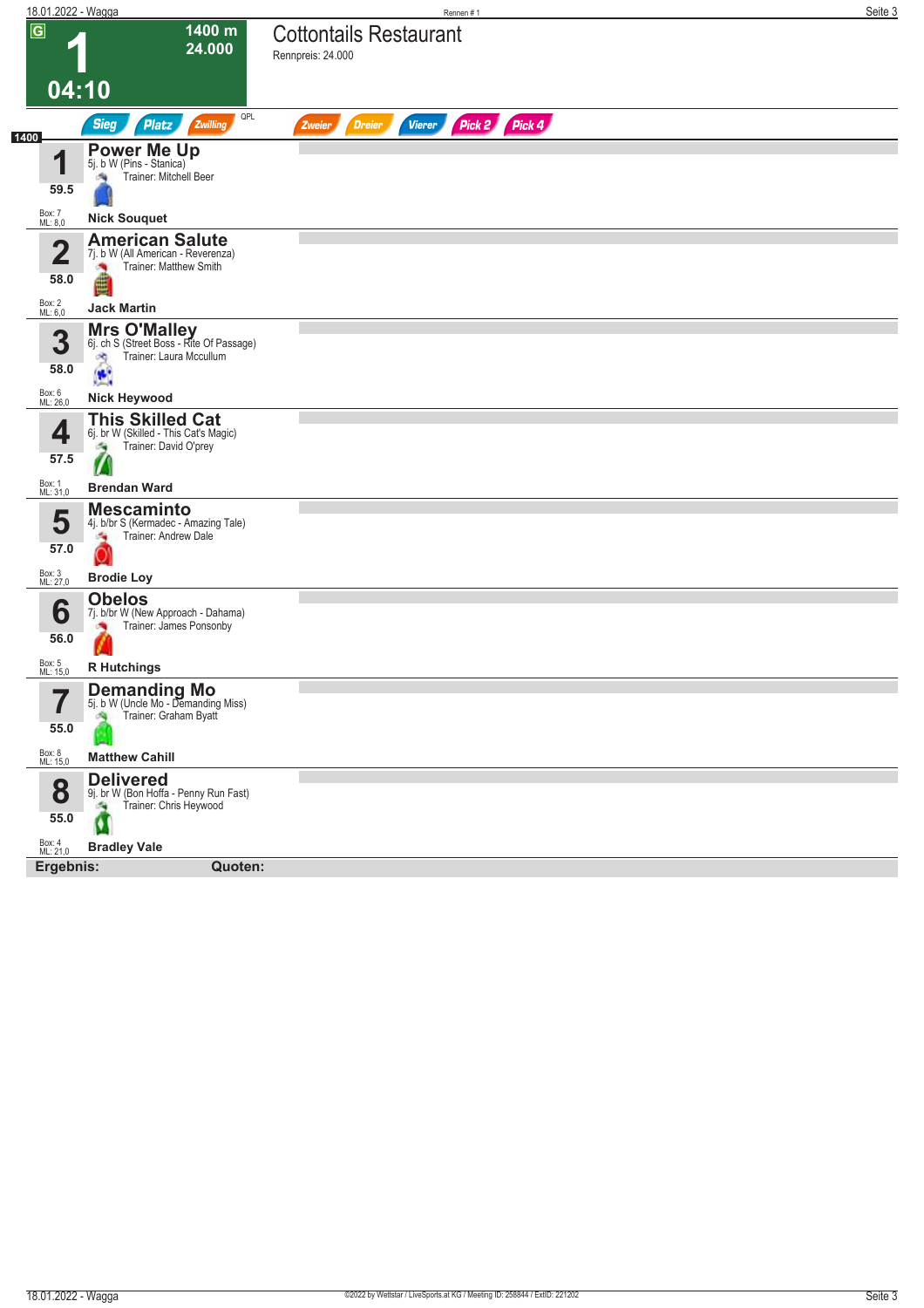| 18.01.2022 - Wagga               |                                                                                                 | Rennen #2                                                 | Seite 4 |
|----------------------------------|-------------------------------------------------------------------------------------------------|-----------------------------------------------------------|---------|
| $\overline{G}$                   | 1800 m<br>24.000                                                                                | <b>Good Luck Grace Crowley</b><br>Rennpreis: 24.000       |         |
| 04:47                            |                                                                                                 |                                                           |         |
| 1800                             | QPL<br><b>Sieg</b><br>Platz<br>Zwilling                                                         | Pick 2 Pick 2 Pick 4<br>Vierer<br><b>Dreier</b><br>Zweier |         |
| и<br>59.0                        | <b>Jack The Brumby</b><br>5j. b W (Equiano - Transcending)<br>Trainer: Nick Olive               |                                                           |         |
| Box: 4<br>ML: 22,0               | <b>Billy Owen</b>                                                                               |                                                           |         |
| $\overline{\mathbf{2}}$<br>59.0  | <b>Tudor Prince</b><br>6j. b W (All Too Hard - Allez Wonder)<br>Trainer: James Ponsonby         |                                                           |         |
| Box: 3<br>ML: 12,0               | <b>R</b> Hutchings                                                                              |                                                           |         |
| 3<br>58.0                        | <b>Fox Beat</b><br>7j. ch W (Foxwedge - Mo Cuishle)<br>Trainer: Luke Pepper                     |                                                           |         |
| Box: 7<br>ML: 19,0               | <b>K Nisbet</b>                                                                                 |                                                           |         |
| 4<br>58.0                        | <b>Pillar Of Strength</b><br>5j. gr W (Top Echelon - Xaarphidia)<br>Trainer: Chris Heywood<br>â |                                                           |         |
| Box: 2<br>ML: 55,0               | <b>Nick Heywood</b>                                                                             |                                                           |         |
| 5<br>57.5                        | <b>Zarafah</b><br>6j. br S (Americain - Hampton Rover)<br>Trainer: E & L Longmire               |                                                           |         |
| Box: 8<br>ML: 6,0                | <b>Brodie Loy</b>                                                                               |                                                           |         |
| 6<br>56.0                        | Lady Kermadec<br>4j. ch S (Kermadec - Lady Nikolay)<br>Trainer: David O'prey<br>N.              |                                                           |         |
| Box: 9<br>ML: 95,0               | <b>Richard Bensley</b>                                                                          |                                                           |         |
| $\overline{\phantom{a}}$<br>55.5 | Lambardi<br>4j. b H (Fastnet Rock - Ballet Suite)<br>Trainer: Anthony Mountney                  |                                                           |         |
| Box: 5<br>ML: 15,0               | <b>Jeff Penza</b>                                                                               |                                                           |         |
| 8<br>55.0                        | <b>Hudoo Vudoo</b><br>4j. b W (Hinchinbrook - Hudoo)<br>Trainer: Theresa Bateup<br>×<br>×       |                                                           |         |
| Box: 1<br>ML: 91,0               | J Mallyon                                                                                       |                                                           |         |
| 9<br>55.0                        | <b>Americconi</b><br>5j. b/br W (Americain - Magicconi)<br>Trainer: David O'prey<br>海<br>V      |                                                           |         |
| Box: 6<br>ML: 19,0               | <b>Brendan Ward</b>                                                                             |                                                           |         |
| U<br>55.0                        | <b>Bouddi</b><br>7j. b W (Exceed And Excel - Shirley)<br>Trainer: Kerry Weir                    |                                                           |         |
| Box: 10<br>ML: 41,0              | Quayde Krogh                                                                                    |                                                           |         |
| Ergebnis:                        | Quoten:                                                                                         |                                                           |         |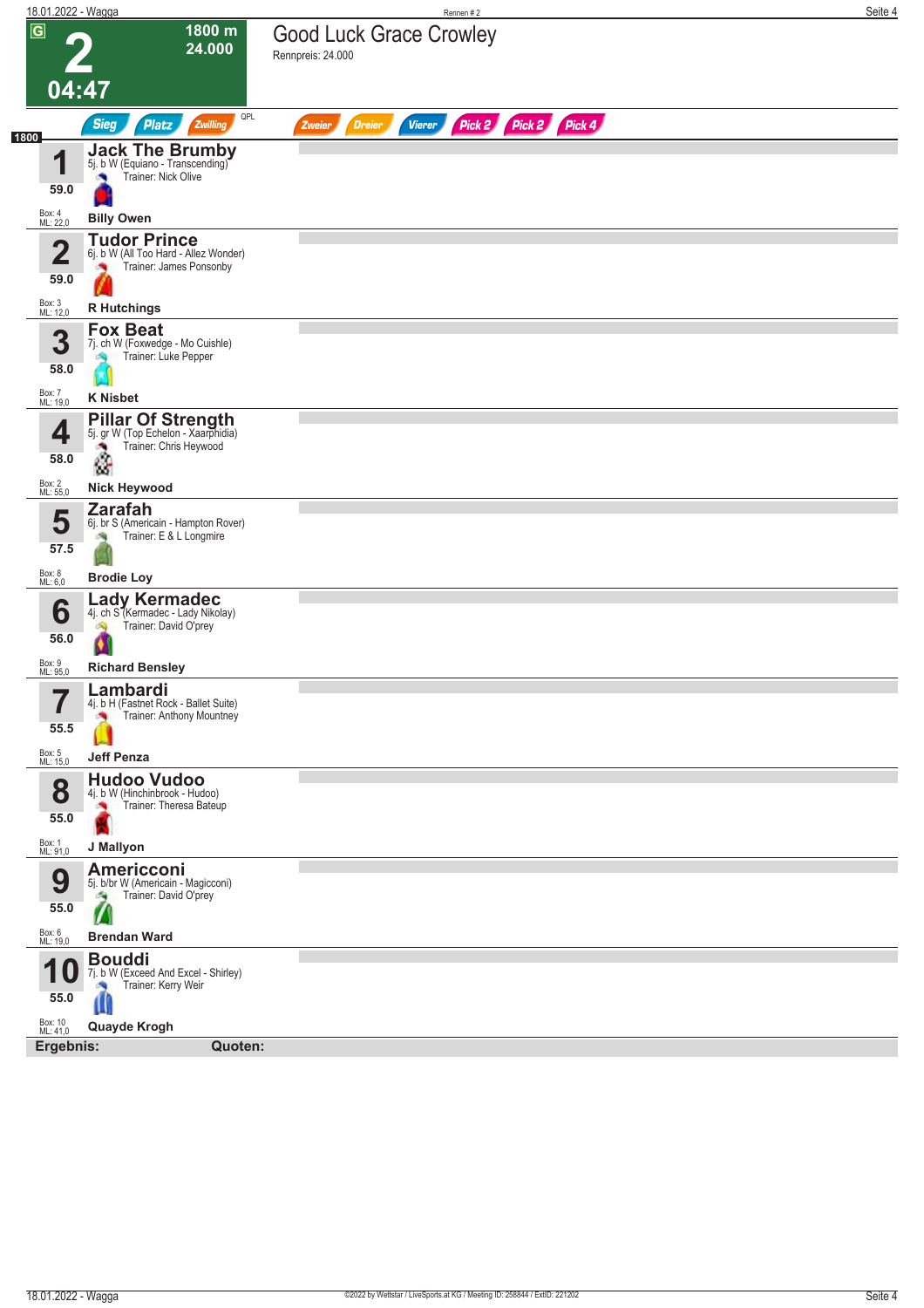| 18.01.2022 - Wagga          |                                                                                                                                          | Seite 5<br>Rennen #3                                             |
|-----------------------------|------------------------------------------------------------------------------------------------------------------------------------------|------------------------------------------------------------------|
| $\overline{G}$              | 1600 m<br>24.000                                                                                                                         | Iron Jack Mdn Hcp<br>Rennpreis: 24.000                           |
| 05:22                       |                                                                                                                                          |                                                                  |
| 1600                        | QPL<br><b>Sieg</b><br><b>Platz</b><br>Zwilling                                                                                           | Pick 2 Pick 2 Pick 4<br><b>Dreier</b><br><b>Vierer</b><br>Zweier |
| И<br>ш                      | Woodson<br>5j. b W (Fighting Sun - Lambeau)                                                                                              |                                                                  |
| 58.0                        | Trainer: Joseph Ible                                                                                                                     |                                                                  |
| Box: 1<br>ML: 65,0          | <b>Brodie Loy</b>                                                                                                                        |                                                                  |
| $\overline{\mathbf{2}}$     | <b>Aurora Florentina</b><br>4j. b S (Dundeel - Gullible)<br>Trainer: Matthew Smith<br>é.                                                 |                                                                  |
| 57.5                        | ĹŜ                                                                                                                                       |                                                                  |
| Box: 5<br>ML: 28,0          | <b>Jack Martin</b><br><b>Adela</b>                                                                                                       |                                                                  |
| 3<br>57.0                   | 4j. br S (Adelaide - Zuccotto)<br>Trainer: David Blundell                                                                                |                                                                  |
| Box: 9<br>ML: 21,0          | <b>K</b> Nisbet                                                                                                                          |                                                                  |
| 4                           | <b>Shiny Rock</b><br>3j. b W (Fastnet Rock - Shakeyourbody)<br>Trainer: James Ponsonby                                                   |                                                                  |
| 57.0                        |                                                                                                                                          |                                                                  |
| Box: 3<br>ML: 6,0           | <b>R</b> Hutchings<br>Ahzeezah                                                                                                           |                                                                  |
| 5<br>56.5                   | 4j. ch S (Shooting To Win - Choisance)<br>Trainer: Peter Maher<br>æ                                                                      |                                                                  |
| Box: 8<br>ML: 19,0          | M<br>J Mallyon                                                                                                                           |                                                                  |
| 6                           | <b>Big Teddy</b><br>5j. b W (Choisir - Blazonry)                                                                                         |                                                                  |
| 56.5                        | Trainer: Graham Byatt                                                                                                                    |                                                                  |
| Box: 4<br>ML: 41,0          | <b>Richard Bensley</b>                                                                                                                   |                                                                  |
| 7<br>$\blacksquare$<br>56.5 | <b>Bubbler</b><br>5j. br W (Zariz - Lucy O'charlemagne)<br>Trainer: Gary Colvin<br>Q                                                     |                                                                  |
| Box: 10<br>ML: 55,0         | <b>Jeff Penza</b>                                                                                                                        |                                                                  |
| 8<br>56.5                   | <b>Lunar Kiss</b><br>4j. ch S (Puissance De Lune - Four Kisses)<br>Trainer: Donna Scott<br>đ,                                            |                                                                  |
| Box: 2<br>ML: 19,0          | <b>Matthew Cahill</b>                                                                                                                    |                                                                  |
| 9<br>56.5                   | <b>Milonia</b><br>4j. br S (Holy Roman Emperor - Hold For Appl<br>Trainer: Andrew Dale<br>熵<br>Â                                         |                                                                  |
| Box: 11<br>ML: 10,0         | J Duffy                                                                                                                                  |                                                                  |
| 56.5                        | Never More Poysed<br>4j. ch W (Sepoy - Nevermore)<br>Trainer: Andrew Dale<br>Ŵ                                                           |                                                                  |
| Box: 6<br>ML: 101,0         | <b>Simon Miller</b>                                                                                                                      |                                                                  |
| И<br>56.5                   | <b>Rock Queen</b><br>4j. b S (Knight Exemplar - Mystery Heart)<br>Trainer: David Blundell<br>Q<br>$\begin{pmatrix} 1 \\ 1 \end{pmatrix}$ |                                                                  |
| Box: 12<br>ML: 41,0         | <b>Molly Bourke</b>                                                                                                                      |                                                                  |
| 56.5                        | <b>Tetrathlon</b><br>5j. b W (Presence - Astrobiscuit)<br>Trainer: R J Waddell<br>d.                                                     |                                                                  |
| Box: 7<br>ML: 26,0          | <b>Teighan Worsnop</b><br>Ergebnis:<br>Quoten:                                                                                           |                                                                  |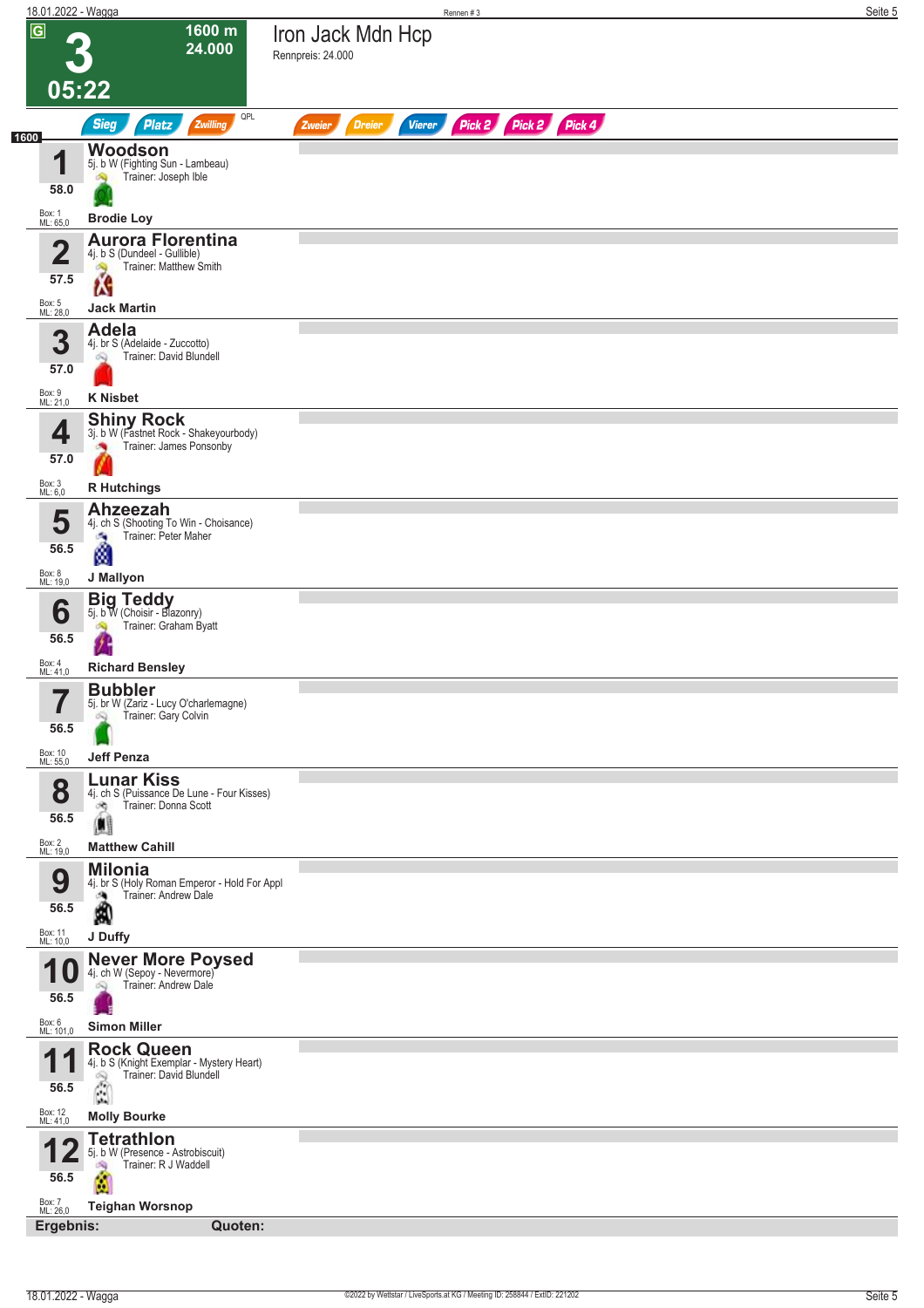| 18.01.2022 - Wagga      |                                                                                | Rennen#4                                                                | Seite 6 |
|-------------------------|--------------------------------------------------------------------------------|-------------------------------------------------------------------------|---------|
| $\overline{G}$          | 1200 m<br>24.000                                                               | Josh Campbell Constr.<br>Rennpreis: 24.000                              |         |
| 05:56                   |                                                                                |                                                                         |         |
| 1200                    | QPL<br>Zwilling<br><b>Sieg</b><br><b>Platz</b>                                 | Pick 2 Pick 2 Pick 4 Pick 4<br><b>Dreier</b><br><b>Vierer</b><br>Zweier |         |
| и                       | <b>Gusonic</b><br>5j. b W (Magnus - Chestpeak)                                 |                                                                         |         |
| 63.0                    | Trainer: Laura Mccullum<br>d9<br>$\bullet$                                     |                                                                         |         |
| Box: 13<br>ML: 55,0     | <b>Fiona Sandkuhl</b>                                                          |                                                                         |         |
| $\overline{\mathbf{2}}$ | <b>Rent A Rock</b><br>5j. b W (Fiorente - Rock Of Ages)                        |                                                                         |         |
| 62.5                    | Trainer: Danny Williams<br>o e                                                 |                                                                         |         |
| Box: 1<br>ML: 19,0      | <b>Nick Heywood</b>                                                            |                                                                         |         |
| 3                       | <b>Gironde</b><br>5j. ch W (War - Deluga Lass)                                 |                                                                         |         |
| 61.5                    | Trainer: Gary Colvin<br>×,                                                     |                                                                         |         |
| Box: 12<br>ML: 12,0     | <b>Jeff Penza</b>                                                              |                                                                         |         |
| 4                       | <b>Kirkton</b><br>4j. br W (Zariz - Superior Song)                             |                                                                         |         |
| 61.5                    | Trainer: Rob Potter<br>a,                                                      |                                                                         |         |
| Box: 8<br>ML: 10,0      | <b>Damon Budler</b>                                                            |                                                                         |         |
| 5                       | <b>Opoho Dreaming</b><br>5j. b S (Tavistock - Art Beat)                        |                                                                         |         |
| 60.5                    | Trainer: Donna Scott<br>×<br>Ø                                                 |                                                                         |         |
| Box: 3<br>ML: 7,0       | <b>Matthew Cahill</b>                                                          |                                                                         |         |
| 6                       | Landmine<br>8j. b W (Shrapnel - Granny Apple)                                  |                                                                         |         |
| 60.0                    | Trainer: Chris Heywood<br>óQ)                                                  |                                                                         |         |
| Box: 7<br>ML: 10,0      | <b>Brendan Ward</b>                                                            |                                                                         |         |
| 7                       | <b>Sons Of Bourke</b><br>8j. b W (Haradasun - Belvain)                         |                                                                         |         |
| ı<br>60.0               | Trainer: John Lundholm                                                         |                                                                         |         |
| Box: 6<br>ML: 26,0      | <b>Billy Owen</b>                                                              |                                                                         |         |
| 8                       | <b>Zarsnip</b><br>6j. br W (Zariz - Snipperette)                               |                                                                         |         |
| 59.5                    | Trainer: Gary Colvin                                                           |                                                                         |         |
| Box: 11<br>ML: 12,0     | J Duffy                                                                        |                                                                         |         |
| 9                       | <b>My Solaki</b><br>5j. ch W (Supreme Class - Morecora)                        |                                                                         |         |
| 58.5                    | Trainer: George Dimitropoulos<br>A                                             |                                                                         |         |
| Box: 9<br>ML: 12,0      | <b>Molly Bourke</b>                                                            |                                                                         |         |
| 10                      | <b>Lennox Road</b><br>8j. ch W (Snippetson - Military Queen)                   |                                                                         |         |
| 58.0                    | Trainer: Russell Steiner                                                       |                                                                         |         |
| Box: 10<br>ML: 19,0     | <b>Bradley Vale</b>                                                            |                                                                         |         |
|                         | Royal Gun Salute<br>4j. ch W (Shooting To Win - Royal Chalee)                  |                                                                         |         |
| 57.5                    | Trainer: Andrew Dale                                                           |                                                                         |         |
| Box: 4<br>ML: 19,0      | <b>Brodie Loy</b>                                                              |                                                                         |         |
| 55.5                    | <b>Bravado Lass</b><br>9j. b S (Zariz - Marie Rambert)<br>Trainer: Gary Colvin |                                                                         |         |
| Box: 14<br>ML: 5,0      | <b>Hannah Williams</b>                                                         |                                                                         |         |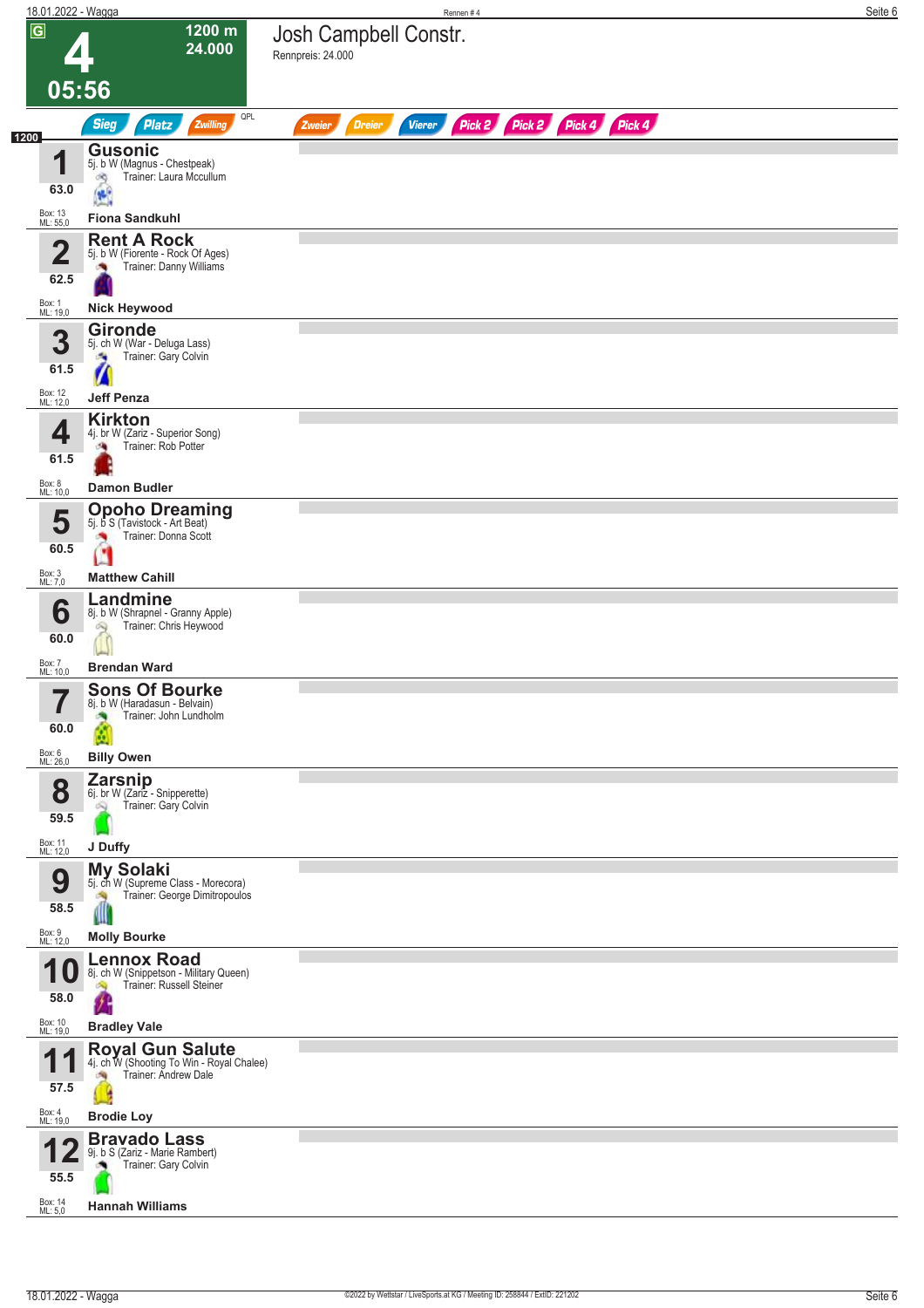| 18.01.2022 - Wagga  |                                                                                   |                  | Rennen#4                                                                   | Seite 7 |
|---------------------|-----------------------------------------------------------------------------------|------------------|----------------------------------------------------------------------------|---------|
| $\overline{G}$      |                                                                                   | 1200 m<br>24.000 | Josh Campbell Constr.<br>Rennpreis: 24.000                                 |         |
| 05:56               |                                                                                   |                  |                                                                            |         |
|                     | <b>Sieg</b><br><b>Platz</b>                                                       | QPL<br>Zwilling  | Pick 2 Pick 4 Pick 4<br>Pick 2<br><b>Vierer</b><br><b>Dreier</b><br>Zweier |         |
| 55.0                | <b>Free Lunch</b><br>5j. b W (Sepoy - Absolute Dream)<br>Trainer: Phillip Sweeney |                  |                                                                            |         |
| Box: 5<br>ML: 501,0 | <b>K Nisbet</b>                                                                   |                  |                                                                            |         |
|                     | Liberty Boy<br>8j. b W (Statue Of Liberty - Wonderville)<br>Trainer: Doug Vickers |                  |                                                                            |         |
| 55.0                |                                                                                   |                  |                                                                            |         |
| Box: 2<br>ML: 41,0  | <b>Michael Travers</b>                                                            |                  |                                                                            |         |
| Ergebnis:           |                                                                                   | Quoten:          |                                                                            |         |
|                     |                                                                                   |                  |                                                                            |         |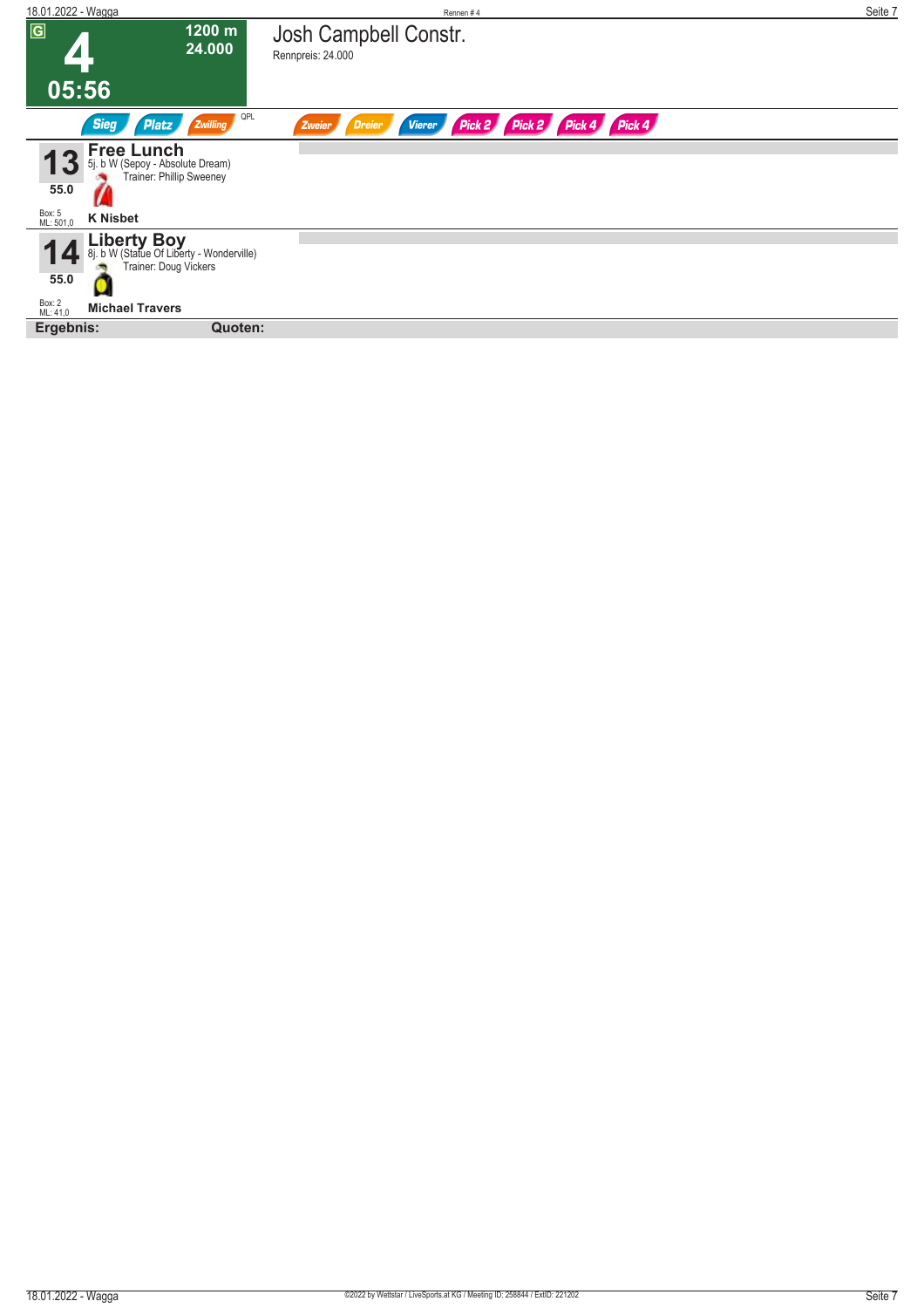|                            | 18.01.2022 - Wagga                                                                             | Rennen#5                                                                | Seite 8 |
|----------------------------|------------------------------------------------------------------------------------------------|-------------------------------------------------------------------------|---------|
| $\overline{G}$             | 1000 m<br>24.000                                                                               | Quick Fix Appliances Mdn Hcp<br>Rennpreis: 24.000                       |         |
| 06:36                      |                                                                                                |                                                                         |         |
|                            | QPL<br>Zwilling<br><b>Sieg</b><br><b>Platz</b>                                                 | Pick 2 Pick 2 Pick 3 Pick 4<br><b>Dreier</b><br><b>Vierer</b><br>Zweier |         |
| 1000<br>и                  | <b>Merry Beach</b><br>3j. b W (Artie Schiller - Offer It Up)                                   |                                                                         |         |
| 58.0                       | Trainer: Matthew Dale                                                                          |                                                                         |         |
| Box: 3<br>ML: 42,0         | <b>Nick Heywood</b>                                                                            |                                                                         |         |
| $\overline{\mathbf{2}}$    | <b>Theclan</b><br>3j. b W (Myboycharlie - Golden Sally)<br>Trainer: Peter Clancy<br>Q          |                                                                         |         |
| 58.0                       |                                                                                                |                                                                         |         |
| Box: 16<br>ML: 41,0        | <b>Richard Bensley</b><br><b>Alert As</b>                                                      |                                                                         |         |
| 3                          | 5j. b S (Alert - Citi Joy)<br>Trainer: Chris Heywood                                           |                                                                         |         |
| 57.5<br>Box: 1<br>ML: 31,0 | <b>Brodie Loy</b>                                                                              |                                                                         |         |
| 4                          | <b>Prophet's Daughter</b><br>41. b S (Nostradamus - Februarytwelve)                            |                                                                         |         |
| 57.5                       | Trainer: Ron Stubbs<br>ê                                                                       |                                                                         |         |
| Box: 17<br>ML: 18,0        | <b>Matthew Cahill</b>                                                                          |                                                                         |         |
| 5<br>57.0                  | <b>Cowboy Caviar</b><br>3j. b W (Odyssey Moon - Oberne Jewel)<br>Trainer: Phillip Sweeney<br>Q |                                                                         |         |
| Box: 12<br>ML: 41,0        | <b>Bradley Vale</b>                                                                            |                                                                         |         |
| 6                          | Salute Again<br>3j. ch W (Starspangledbanner - Reboot)<br>Trainer: Wayne Carroll               |                                                                         |         |
| 57.0<br>Box: 2<br>ML: 18,0 | <b>Damon Budler</b>                                                                            |                                                                         |         |
| $\overline{\mathbf{7}}$    | Neverstandingstill<br>3j. ch S (Starcraft - Hong Kong Honey)                                   |                                                                         |         |
| 56.5                       | Trainer: Phillip Sweeney<br>Ą                                                                  |                                                                         |         |
| Box: 15<br>ML: 35,0        | <b>K Nisbet</b>                                                                                |                                                                         |         |
| 8<br>56.5                  | <b>Scarlet Rising</b><br>4j. br S (Dundeel - Anniversary Jewel)<br>Trainer: Joseph Ible        |                                                                         |         |
| Box: 9<br>ML: 71,0         | <b>R</b> Hutchings                                                                             |                                                                         |         |
| 9<br>56.0                  | <b>Adelaide Secret</b><br>3j. br S (Adelaide - Forgive)<br>Trainer: Phillip Sweeney            |                                                                         |         |
| Box: 7<br>ML: 11,0         | <b>Hannah Williams</b>                                                                         |                                                                         |         |
| 10<br>56.0                 | <b>Bring A Dame</b><br>4j. ch S (Sebring - Dama De Noche)<br>Trainer: David O'prey             |                                                                         |         |
| Box: 8<br>ML: 11,0         | <b>Brendan Ward</b>                                                                            |                                                                         |         |
| 4<br>56.0                  | <b>Chilli Moment</b><br>3j. br S (Cluster - Miss Hong Kong)<br>Trainer: Phillip Sweeney<br>o.  |                                                                         |         |
| Box: 5<br>ML: 71,0         | <b>Teighan Worsnop</b>                                                                         |                                                                         |         |
| 56.0                       | <b>Kaurava</b><br>3j. b S (Ajaya - Spring Falls)<br>Trainer: Craig Weeding                     |                                                                         |         |
| Box: 13                    |                                                                                                |                                                                         |         |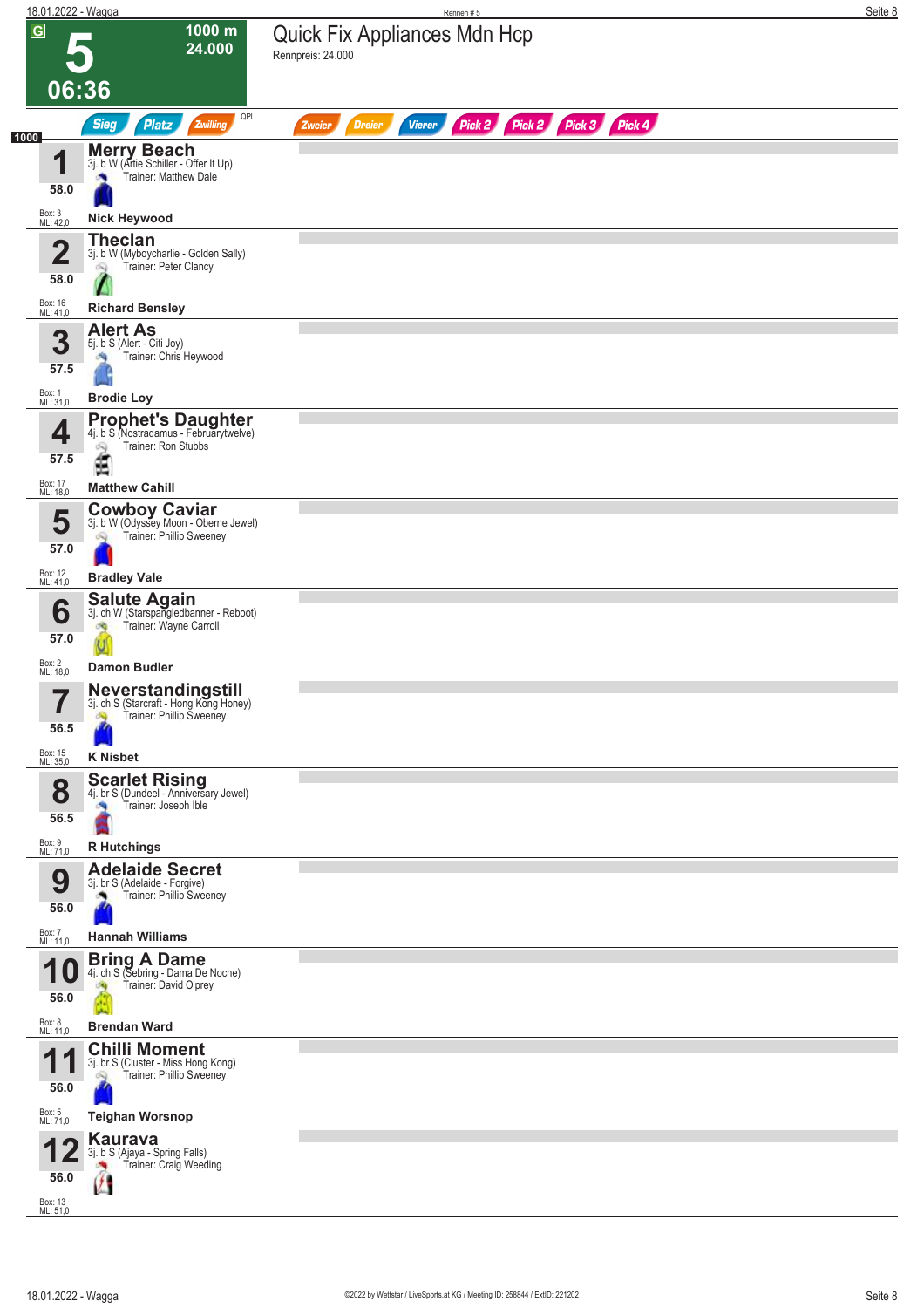| 18.01.2022 - Wagga                      |                                                                                            | Rennen#5                                                                | Seite 9 |
|-----------------------------------------|--------------------------------------------------------------------------------------------|-------------------------------------------------------------------------|---------|
| $\overline{G}$<br>06:36                 | 1000 m<br>24.000                                                                           | Quick Fix Appliances Mdn Hcp<br>Rennpreis: 24.000                       |         |
|                                         | QPL<br><b>Sieg</b><br><b>Platz</b><br>Zwilling                                             | Pick 2 Pick 2 Pick 3 Pick 4<br><b>Vierer</b><br><b>Dreier</b><br>Zweier |         |
| 56.0                                    | <b>Volts</b><br>3j. b S (Sooboog - Star Charge)<br>Trainer: Matthew Smith                  |                                                                         |         |
| Box: 18<br>ML: 75,0                     | <b>Jack Martin</b>                                                                         |                                                                         |         |
| 55.5                                    | Cocoshio<br>4j. b S (Kuroshio - Latino Goss)<br>Trainer: Gary Colvin<br>м                  |                                                                         |         |
| Box: 14<br>ML: 21,0                     | <b>Jeff Penza</b>                                                                          |                                                                         |         |
| 55.5                                    | <b>Third Strike</b><br>4j. b S (Duporth - Thats It Thats All)<br>Trainer: Peter Maher<br>M |                                                                         |         |
| Box: 10<br>ML: 91,0                     | J Mallyon                                                                                  |                                                                         |         |
| O<br>55.5                               | <b>Kinross</b><br>4j. b S (Panzer Division - Glendelvine)<br>Trainer: Shane Bloomfield     |                                                                         |         |
| Box: 11<br>ML: 21,0                     | <b>Michael Heagney</b>                                                                     |                                                                         |         |
| 55.5<br>Box: 4<br>ML: 501,0             | Comano<br>5j. b W (Equiano - Coming Of Age)<br>Trainer: Charmaine Barnes<br>d              |                                                                         |         |
|                                         |                                                                                            |                                                                         |         |
| $\bullet$<br>55.5<br>Box: 6<br>ML: 31,0 | <b>Nan's Obsession</b><br>4j. b S (Charge Forward - Cats Pause)<br>Trainer: Peter Maher    |                                                                         |         |
| Ergebnis:                               | Quoten:                                                                                    |                                                                         |         |
|                                         |                                                                                            |                                                                         |         |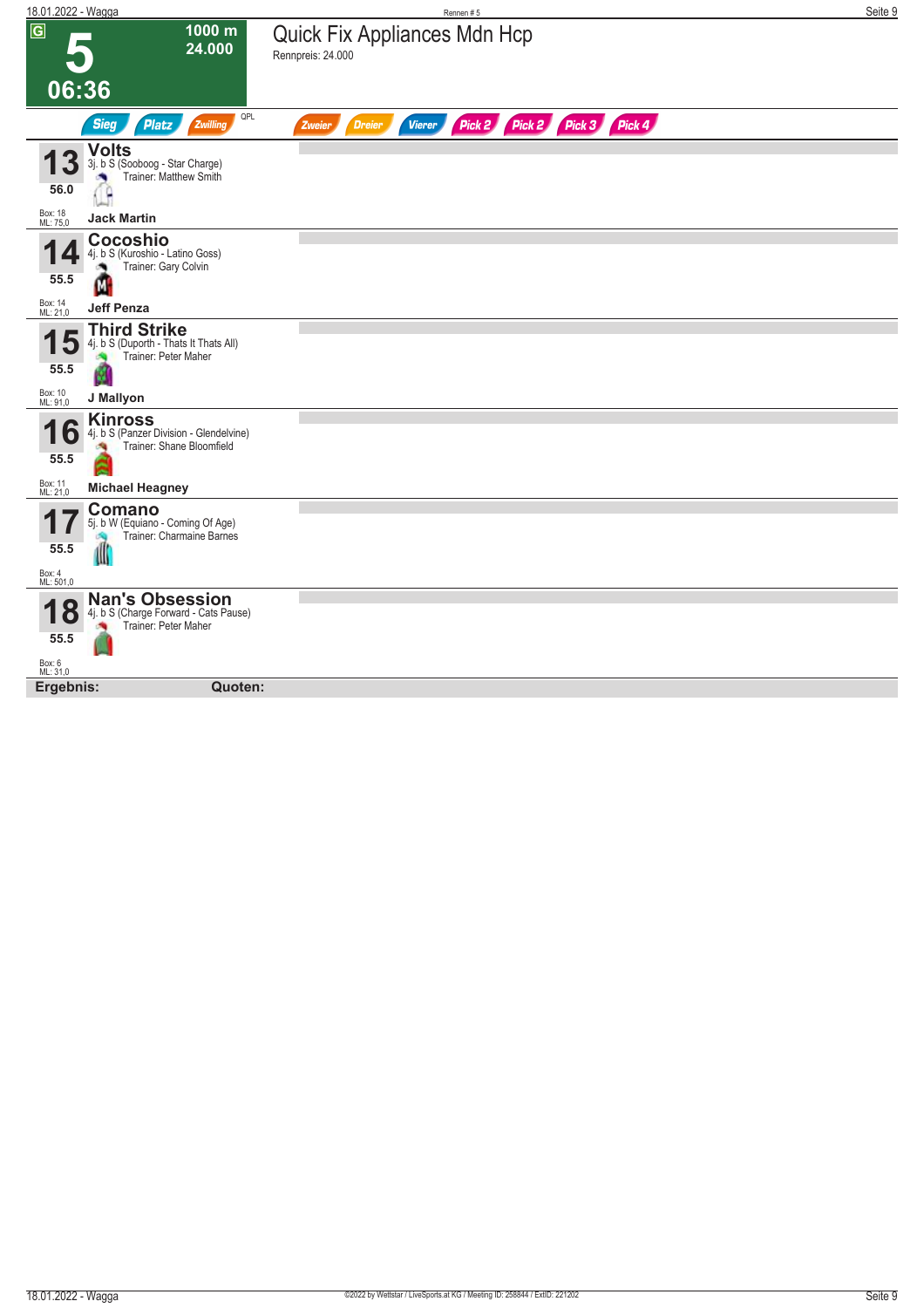| 18.01.2022 - Wagga      |                                                                         | Rennen#6                                                                  | Seite 10 |
|-------------------------|-------------------------------------------------------------------------|---------------------------------------------------------------------------|----------|
| $\overline{G}$          | 1300 m<br>24.000<br>$\bullet$                                           | Wagga Rsl Club Mdn Plate<br>Rennpreis: 24.000                             |          |
| 07:13                   |                                                                         |                                                                           |          |
|                         | QPL<br><b>Sieg</b><br><b>Platz</b><br>Zwilling                          | Pick 2 Pick 2 Pick 3 Pick 4<br><b>Dreier</b><br><b>Vierer</b><br>Zweier   |          |
| 1300<br>И               | <b>Bon Hombre</b><br>4j. ch W (Bon Hoffa - Caballo Grande)              |                                                                           |          |
| 59.0                    | Trainer: Darrell Burnet                                                 |                                                                           |          |
| Box: 9<br>ML: 15,0      | <b>Jack Martin</b>                                                      |                                                                           |          |
| $\overline{\mathbf{2}}$ | <b>Dunvegan</b><br>5j. b/br W (Wandjina - Imananabaa)                   |                                                                           |          |
| 59.0                    | Trainer: David O'prey<br>a a                                            |                                                                           |          |
| Box: 6<br>ML: 8,0       | <b>Simon Miller</b>                                                     |                                                                           |          |
| 3                       | <b>Lumber Dream</b><br>4j. b W (Snitzel - Lights Of Heaven)             |                                                                           |          |
| 59.0                    | Trainer: Rodger Waters<br><b>P</b>                                      |                                                                           |          |
| Box: 7<br>ML: 9,0       | <b>Richard Bensley</b>                                                  |                                                                           |          |
|                         | <b>My Alma</b>                                                          |                                                                           |          |
| 4<br>59.0               | 4j. b W (Al Maher - My Word)<br>Trainer: Theresa Bateup                 |                                                                           |          |
| Box: 16<br>ML: 10,0     |                                                                         |                                                                           |          |
| 5                       | <b>Rubiland</b><br>4j. b W (Rubick - Irlanda)                           |                                                                           |          |
| 59.0                    | Trainer: Phillip Sweeney<br>×                                           |                                                                           |          |
| Box: 2<br>ML: 19,0      | <b>Hannah Williams</b>                                                  |                                                                           |          |
| 6                       | <b>Talent Beau</b><br>5j. b W (Sheer Talent - Written Glory)            |                                                                           |          |
| 59.0                    | Trainer: David Blundell                                                 |                                                                           |          |
| Box: 15<br>ML: 26,0     | и<br><b>Nick Souquet</b>                                                |                                                                           |          |
| 7                       | <b>Cranberry King</b><br>3j. b W (Bobby's Kitten - Ocean Spray)         |                                                                           |          |
| ı<br>57.5               | Trainer: Graham Byatt<br>Ą                                              |                                                                           |          |
| Box: 10<br>ML: 8,0      | <b>Matthew Cahill</b>                                                   |                                                                           |          |
| 8                       | <b>Gobbo's Mate</b><br>3j. b W (Star Witness - Bad Romance)             |                                                                           |          |
| 57.5                    | Trainer: Phillip Sweeney<br>Ŵ                                           |                                                                           |          |
| Box: 1<br>ML: 9,0       | <b>K Nisbet</b>                                                         |                                                                           |          |
| 9                       | <b>Al Murree</b><br>5j. b S (Al Maher - Report)                         |                                                                           |          |
| 57.0                    | Trainer: Chris Heywood                                                  |                                                                           |          |
| Box: 4<br>ML: 15,0      | <b>Brodie Loy</b>                                                       |                                                                           |          |
| и<br>U                  | <b>Beer On Ice</b><br>4j. ch S (Albrecht - Deep Freeze)                 |                                                                           |          |
| 57.0                    | Trainer: Debbie Delphin<br>U                                            |                                                                           |          |
| Box: 12<br>ML: 26,0     | <b>Michael Travers</b>                                                  |                                                                           |          |
| и                       | <b>Express Cash</b><br>6j. ch <sup>"</sup> S (Strategic - Express Lane) |                                                                           |          |
| 57.0                    | Trainer: D J Perryman<br><b>CON</b>                                     |                                                                           |          |
| Box: 18<br>ML: 91,0     | <b>Bradley Vale</b>                                                     |                                                                           |          |
|                         | <b>Miss Brussels</b><br>4j. b S (Eurozone - Lightning Rules)            |                                                                           |          |
| 57.0                    | Trainer: Norm Gardner<br>海                                              |                                                                           |          |
| Box: 8<br>ML: 19,0      | J Mallyon                                                               |                                                                           |          |
|                         |                                                                         |                                                                           |          |
|                         |                                                                         |                                                                           |          |
| 18.01.2022 - Wagga      |                                                                         | @2022 by Wettstar / LiveSports.at KG / Meeting ID: 258844 / ExtID: 221202 | Seite 10 |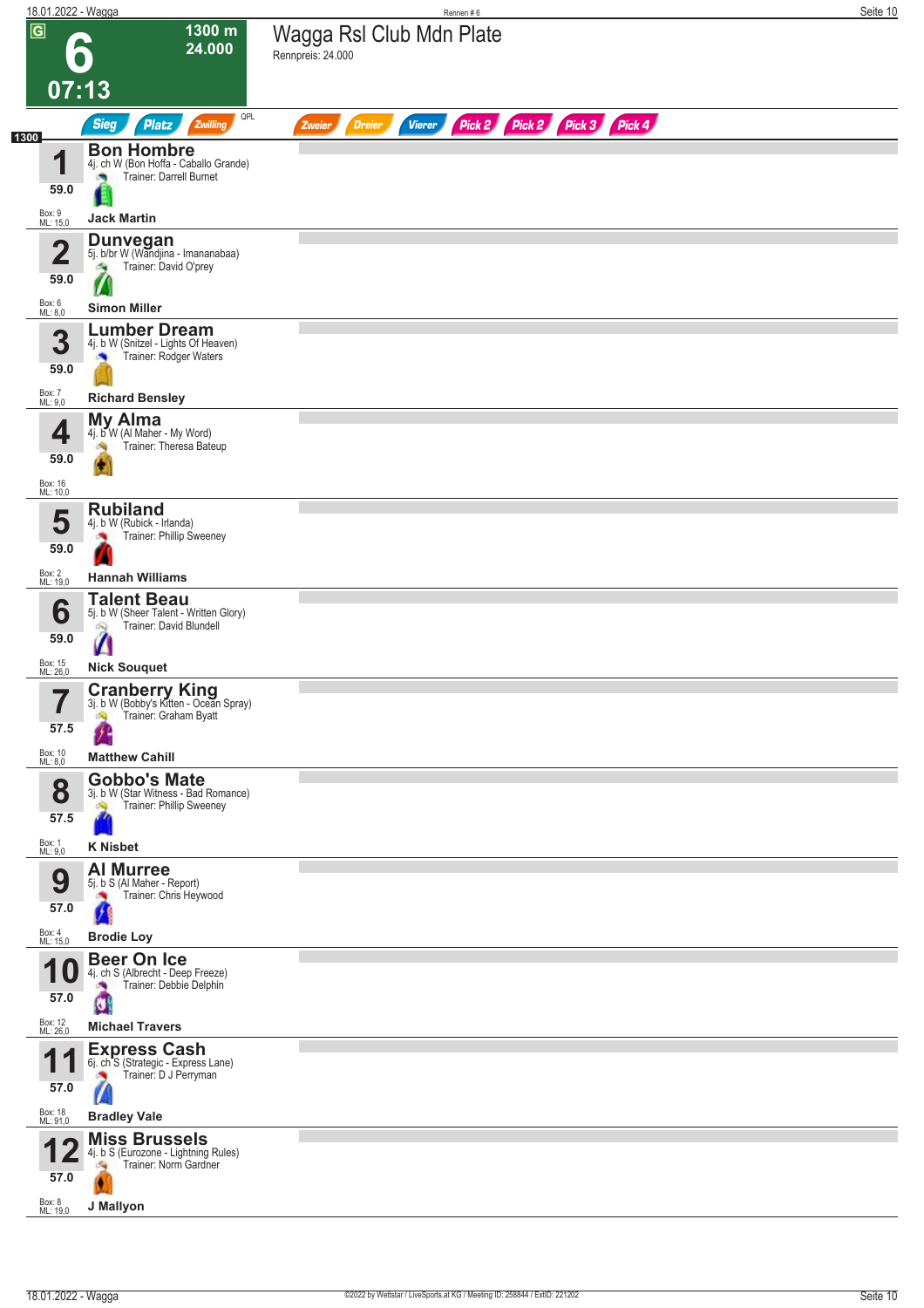| 18.01.2022 - Wagga                                                                                                 |                            | Rennen#6                                                                | Seite 11 |
|--------------------------------------------------------------------------------------------------------------------|----------------------------|-------------------------------------------------------------------------|----------|
| $\overline{G}$<br>$\bullet$                                                                                        | $1300 \text{ m}$<br>24.000 | Wagga Rsl Club Mdn Plate<br>Rennpreis: 24.000                           |          |
| 07:13                                                                                                              |                            |                                                                         |          |
| <b>Sieg</b><br><b>Platz</b>                                                                                        | QPL<br>Zwilling            | Pick 2 Pick 2 Pick 3 Pick 4<br><b>Dreier</b><br><b>Vierer</b><br>Zweier |          |
| <b>Perfect Sun</b><br>4j. br S (Fighting Sun - Perfect Scout)<br>Trainer: Chris Heywood<br>Q<br>57.0               |                            |                                                                         |          |
| Box: 3<br>ML: 5,0<br><b>Nick Heywood</b>                                                                           |                            |                                                                         |          |
| <b>Donenothing</b><br>3j. b S (Ajaya - Ballymoon)<br>Trainer: Phillip Sweeney<br>55.5                              |                            |                                                                         |          |
| Box: 5<br>ML: 21,0<br><b>Brendan Ward</b>                                                                          |                            |                                                                         |          |
| <b>Shamus Oh</b><br>4j. br W (Shamus Award - Essie's Pride)<br>Trainer: John Marzol<br>59.0                        |                            |                                                                         |          |
| Box: 11<br>ML: 51,0<br><b>Jeff Penza</b>                                                                           |                            |                                                                         |          |
| <b>Jungle Fever</b><br>3j. b W (Animal Kingdom - Pyrography)<br>O<br>Trainer: Phillip Sweeney<br>57.5              |                            |                                                                         |          |
| Box: 13<br>ML: 41,0<br><b>Teighan Worsnop</b>                                                                      |                            |                                                                         |          |
| <b>Hell Right</b><br>3j. b W (Scissor Kick - Report)<br>Trainer: Chris Heywood<br>57.5                             |                            |                                                                         |          |
| Box: 14<br>ML: 71,0                                                                                                |                            |                                                                         |          |
| <b>Classic Clancy</b><br>4j. b/br S (Presence - Astrobiscuit)<br>Ō<br>Trainer: R J Waddell<br>淘<br>57.0<br>Box: 17 |                            |                                                                         |          |
| ML: 201,0                                                                                                          |                            |                                                                         |          |
| Ergebnis:                                                                                                          | Quoten:                    |                                                                         |          |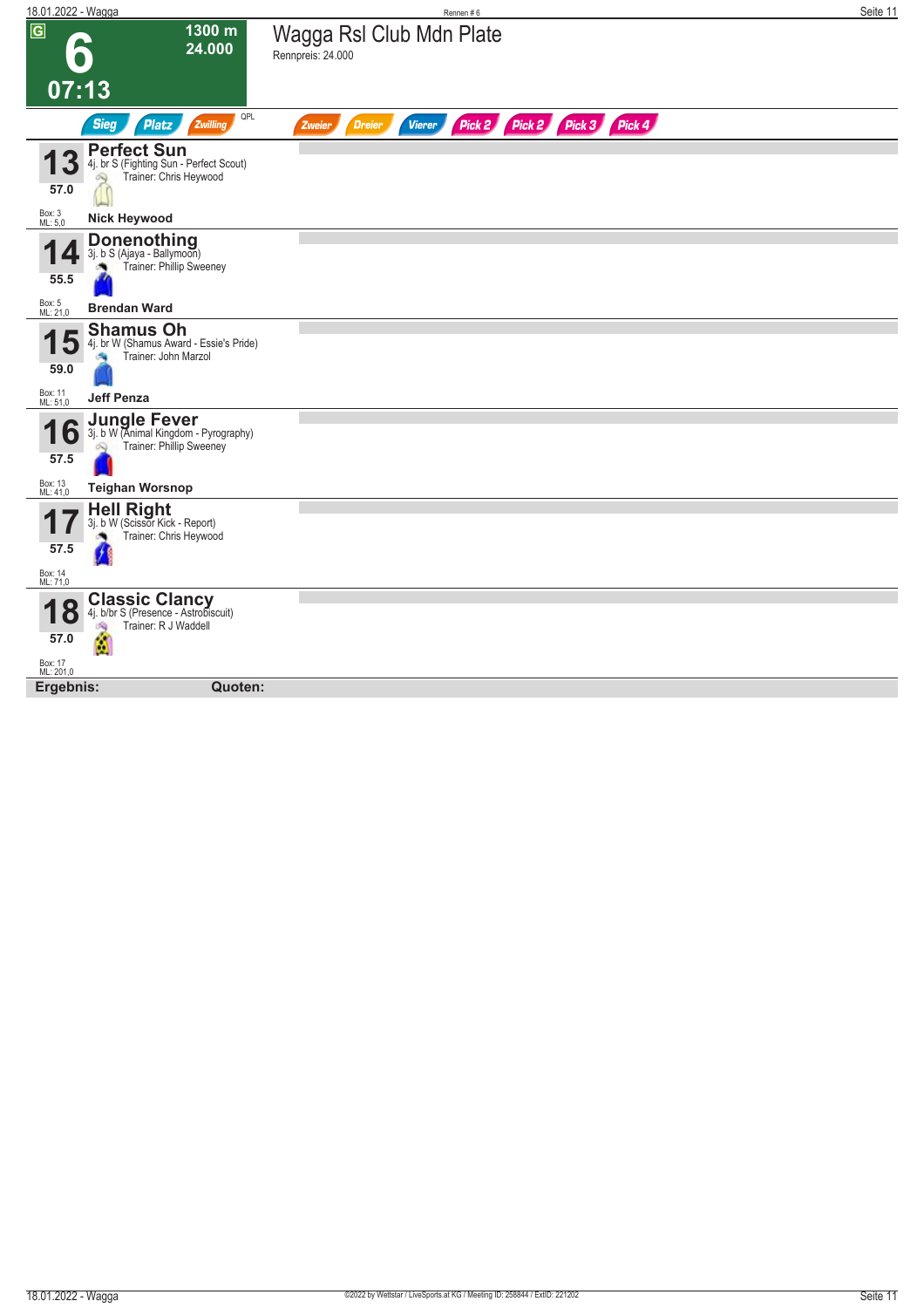